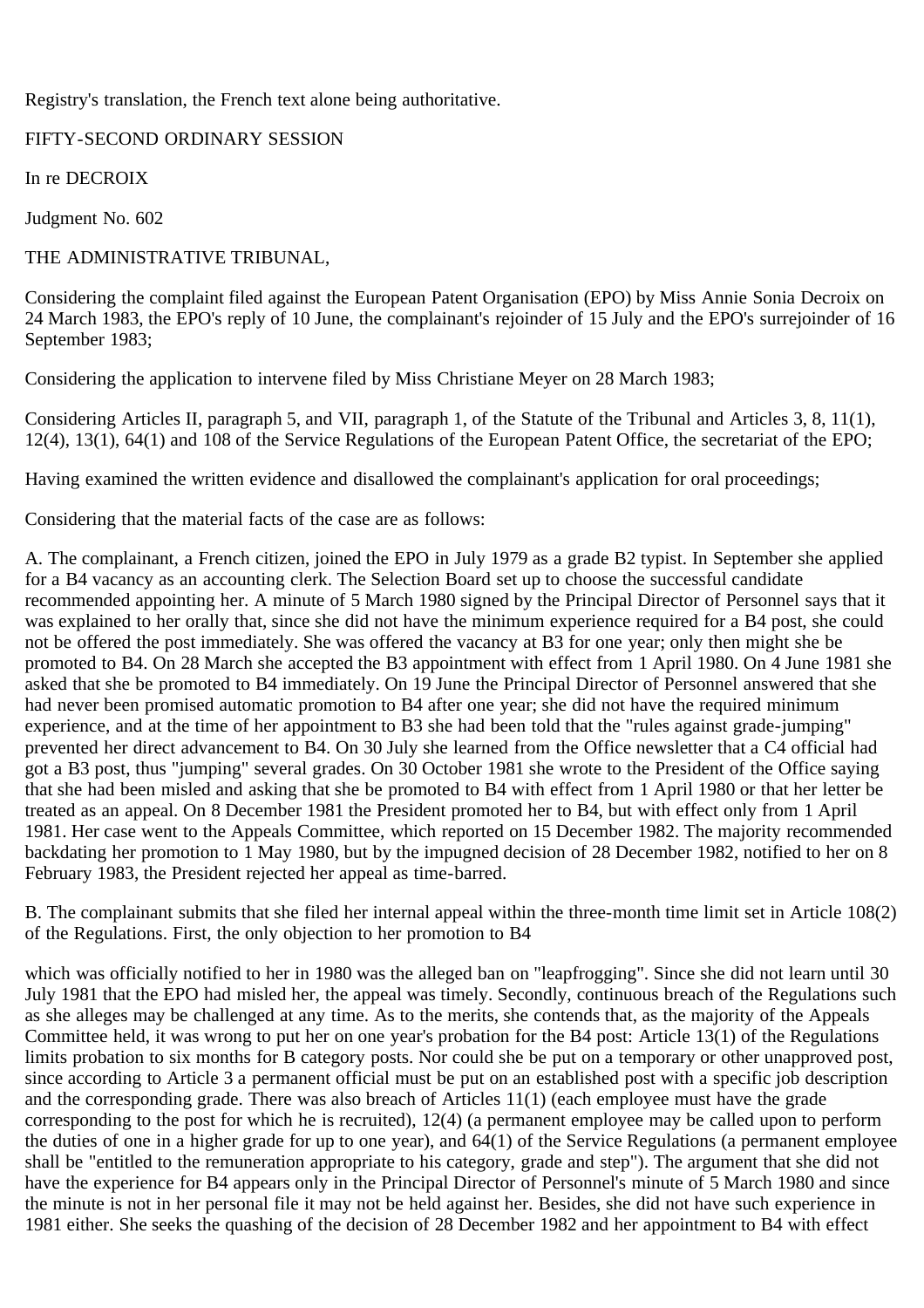from 1 April 1980, compensation amounting to a tenth of the difference between her actual salary and a B4 one from 1 May 1980 to 30 April 1981, interest thereon at 10 per cent a year from 24 March 1983, and 2,000 Deutschmarks as costs.

C. The EPO submits that, the complainant's appeal of 30 October 1981 being time-barred, she failed to exhaust the internal means of redress, and her complaint is irreceivable. She knew as early as 1 April 1980 and in any event no later than the date on which she got the Principal Director of Personnel's letter of 19 June 1981 that the two reasons for not promoting her at once to B4 had been, first, that at least eight years' experience were required, and at the time she had less than three; secondly, that there was a ban on leapfrogging of grades. She should therefore have filed her internal appeal at the very latest within three months of receiving that letter. There was no continuous breach of the Regulations, and no new fact which removed the time bar. In any event, the complaint is devoid of merit. Article 13(1) applies only to officials on probation, and the complainant was not. She could not be appointed to B4, both because she did not have the experience required and because of the rule against "leapfrogging". The President exercised his discretion correctly in not allowing an exception to that rule in her favour. The case of the official promoted from C4 to B3 was truly exceptional. He had 18 years' more experience than B3 required; as she knew, the complainant's did not qualify her even for B3, let alone B4. The complainant may not in good faith go back on her acceptance of B3. Article 64(1) is irrelevant: it entitles an official only to the remuneration of his actual grade, not that of the one he thinks he should have.

D. In her rejoinder the complainant develops her arguments. She submits that the Principal Director of Personnel's letter of 19 June 1981 suggests that the ban on leapfrogging was the sole objection to promoting her to B4 and that the time limit for filing an internal appeal therefore began only on 30 July 1981, when she learned that no such ban was being uniformly applied. As to the merits, she contends that the requirement of experience for grade B4 is not a rule, but merely a guideline, and the President has discretion to apply it flexibly. Besides, Article 8 says that a candidate for appointment must have "the diploma and qualifications or equivalent professional experience": she therefore qualified for B4 on the strength of her educational attainments. There was no breach of good faith since the EPO misled her in the first place.

E. In its surrejoinder the EPO answers the rejoinder and enlarges on its arguments. The letter of 19 June 1981 made it quite plain that the complainant did not have the experience for B4, whether she was promoted from B2 or from B3. The EPO repeats that the promotion of the other official was not a new fact giving rise to a new time limit for an internal appeal.

She was not misled since she was never told that there was an absolute ban on leapfrogging or that no exception was allowed. The President exercised his discretion correctly in not making her an exception, and any other solution would have discriminated against other staff. The complainant has suffered no prejudice; indeed she has fared unusually well since the President could have rejected her application for the B4 post altogether.

F. In a letter of 15 December 1983 the complainant seeks from the President of the Tribunal authorisation to file further material.

## CONSIDERATIONS:

1. After winning a competition for a vacancy the complainant was appointed to a new post in the Accounts Section of the European Patent Office with effect from 1 April 1980.

Although the Selection Board was unanimous that she should be appointed at grade B4, the Personnel Department took the view that she could not have that grade straightaway and it therefore offered her B3. She accepted the provisional grant of that grade in a letter of 28March 1980. By a decision of 8 December 1981 she was promoted to B4 with effect from 1 April 1981, one year after she took up duty.

She discovered that another staff member had been directly appointed to B4, thereby "leapfrogging" several grades, and on 30 October 1981 she asked that she be given B4 from the date of her taking up the new post in the Accounts Section, 1 April 1980. This was turned down on 14 December 1981, and at her request her case went to the Appeals Committee.

The EPO's main contention before the Committee was that her appeal was time-barred and irreceivable, but the Committee disagreed and recommended appointing her to B4 with effect from 1 May 1980.